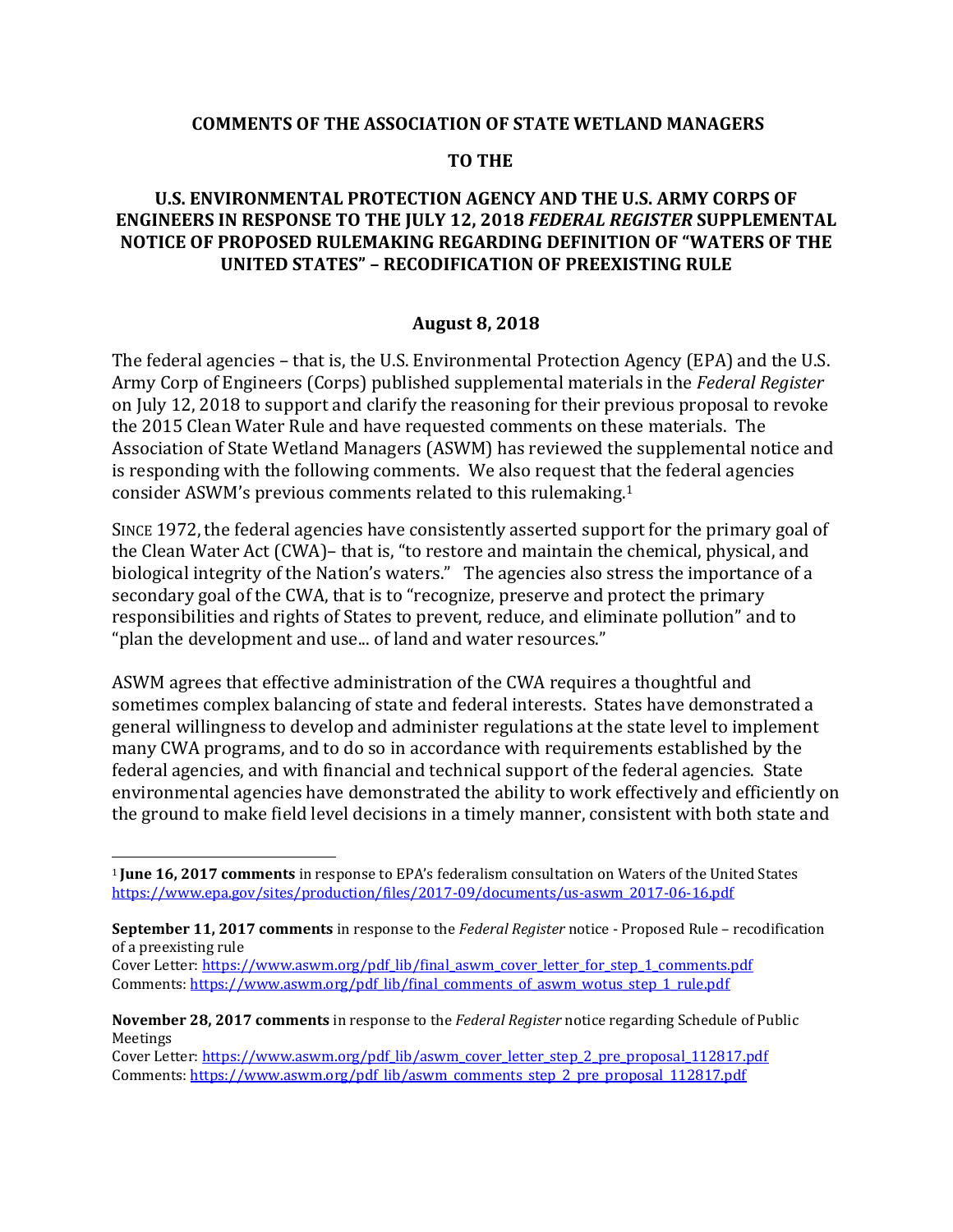federal requirements. The federal agencies also play a critical role in providing national consistency, and in protecting the public and the public's water resources where waters cross state boundaries and thus require broader – that is, federal – regulation.

The current proposal to rescind the 2015 Clean Water Rule combined with additional actions described in Executive Order 13778 "Restoring the Rule of Law, Federalism, and Economic Growth by Reviewing the "Waters of the United States" Rule" indicates the overall intent of the current and future rulemakings planned by the agencies is to reduce the scope of federal protection of aquatic resources defined heretofore as Waters of the United States (WOTUS). If brought to fruition as proposed in the Executive Order, ASWM is concerned the reduction in the scope of Clean Water Act jurisdiction will result in:

- Continued uncertainty regarding federal protection for tributary and headwater streams regulated under the CWA since 1972 - as verified Corp regulations promulgated in 1975 and by the legislative history of CWA amendments of 1977, but uncertain since the U.S. Supreme Court decision in *Rapanos* decision (2006).
- Continued lack of federal protection for non-abutting adjacent wetlands that play a critical role in functioning of aquatic systems, after the Supreme Court decision in *SWANCC* (2001).
- Reduced federal protection for states impacted by pollution, contamination, and destruction of waters in upstream states, or states that are adjacent to large waterbodies such as Chesapeake Bay, the Great Lakes, and the Mississippi River.
- A shift in the balance of responsibility between state and federal agencies, necessitating additional regulatory workload for the states with reduced federal support for carrying out (at a minimum) dredge and fill permitting and overall enforcement of violations in areas currently protected jointly by the states and federal agencies through state regulations and the Clean Water Act CWA.
- Potential for increased losses of aquatic resources that help to mitigate the effect of floods, drought, extreme storms, and habitat loss over large geographic areas.

ASWM wishes to emphasize that the states are willing to assume responsibility as anticipated by Congress, but it believes that overall there will be reduced capacity to fulfill the goals of the CWA unless the federal role is also maintained.

## THE BALANCE BETWEEN STATE AND FEDERAL ROLES, THE ROLE OF THE STATES, AND COOPERATIVE **FEDERALISM**

Throughout the Supplemental Notice, the federal agencies focus on the important balance of federal and state roles in implementation of the Clean Water Act (CWA), citing Section 101(b): "*the policy of Congress to recognize, preserve, and protect the primary responsibilities and rights of States to prevent, reduce, and eliminate pollution" and "to plan the development and use of land and water resources."* Moreover, the federal agencies state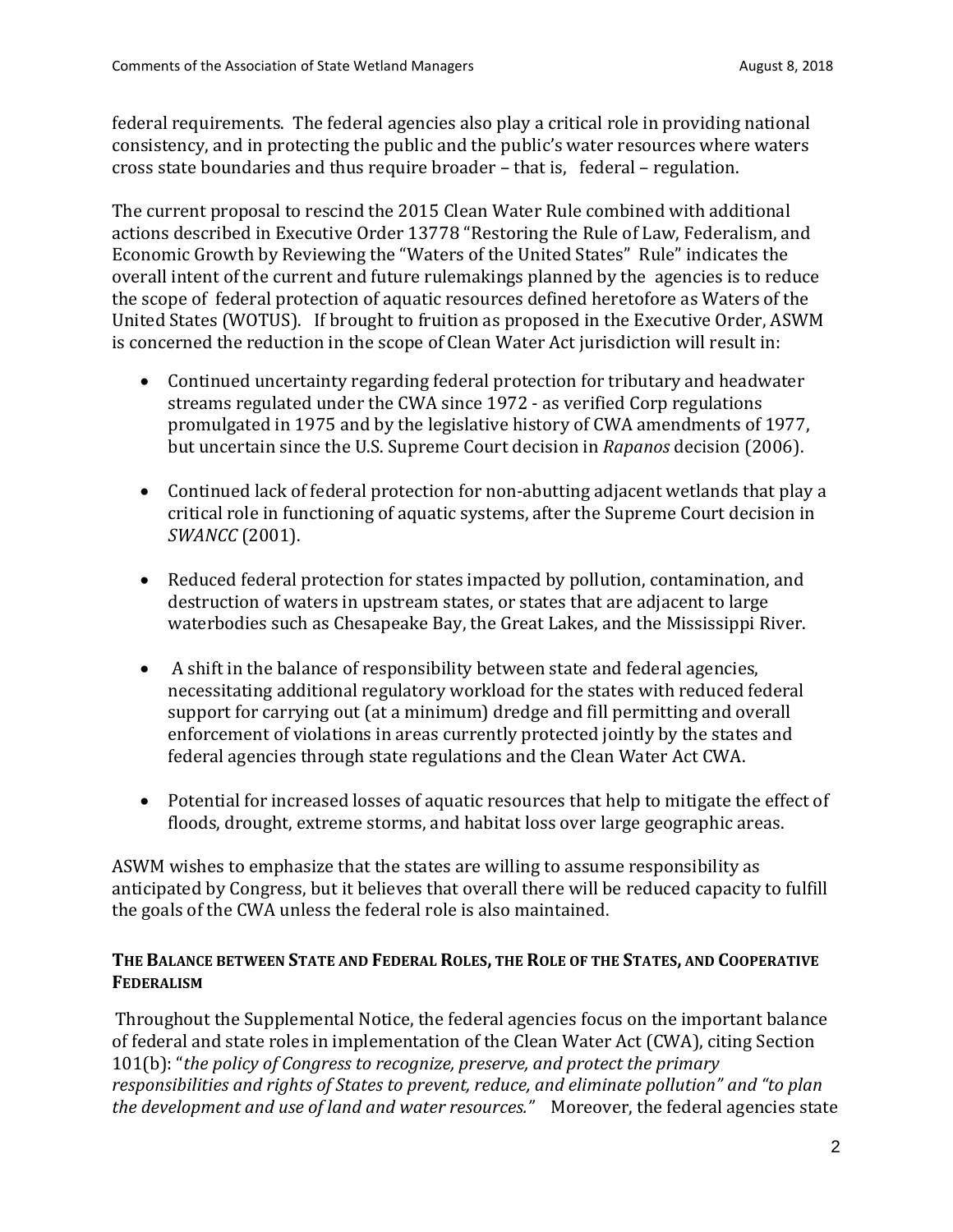that they, "*believe that the 2015 Rule may have altered the balance of authorities between the federal and State governments."*

The federal agencies are inconsistent in their discussion of the impact of the proposed rule on the states. On the one hand, the agencies assert that the proposed rule would not affect state-federal relationships because the proposed rule would not alter the jurisdiction of the CWA compared to what is "currently being applied". However, direction provided by Executive Order 13778 is to permanently repeal the 2015 rule and to introduce a rule based on the Scalia test, which is much narrower in scope than the present, pre-2015 rule. The agencies also assert that "any change in interpretation of 'waters of the United States' may change the scope of waters subject to CWA jurisdiction and thus may change the scope of waters for which states may assume these responsibilities [state development of water quality standards, TMDL programs, and Section 401 water quality certification of federal permits and licenses] under the Act". Development of a new rule regarding jurisdiction, as the agencies indicate here that they "may" do and have previously stated that they will do, would clearly impact the states. There is no doubt that the state-federal relationship is impacted by any and all rulemakings that alter or replace the rule defining WOTUS.

ASWM agrees that the States (and Tribes) play a critical role in implementation of the CWA, but disagrees with the agencies' characterization of what is required to maintain a balance between state and federal authorities. As discussed in detail in ASWM's previous comments regarding the WOTUS rulemaking, ASWM defines cooperative federalism as integrating state and federal roles over Waters of the U.S., with both state and federal agencies playing an important part.<sup>2</sup> Through the 1977 amendments to the CWA, Congress recognized and protected the rights and responsibilities of the states by ensuring a major role in the implementation of many CWA programs. States have the option of assumption of the Section 404 dredge and fill permitting program, may rely on Section 401 water quality certification to incorporate state concerns, may operate independent state permitting programs, or a combination of the above. States have determined the appropriate balance of these choices for their respective states based on the current scope of CWA jurisdiction. Significantly reducing the scope of jurisdiction, as anticipated by a definition of WOTUS based largely on the Scalia plurality decision, will require them to reassess their respective approaches. Where states elect not to address the regulatory gap caused by reduced federal jurisdiction, the goals of the CWA will not be met. This is because upstream impacts must be regulated to prevent harm to the downstream waters that are defined as being under federal jurisdiction by the Scalia decision; the Scalia waters cannot be protected by regulating only the Scalia waters.

Following the publication of the final 2015 rule there were lawsuits filed by 31 states challenging the rule as well as 8 supporting the rule. Clearly states were concerned about some of the proposed changes. However, the currently implemented definition of waters of the U.S. is based on Kennedy plus Scalia in *Rapanos* and ASWM does not believe that these

 $\overline{a}$ 

<sup>2</sup> See in particular ASWM's comments of November 28, 2017 in response to a Federal Register notice regarding the Schedule of Public Meetings.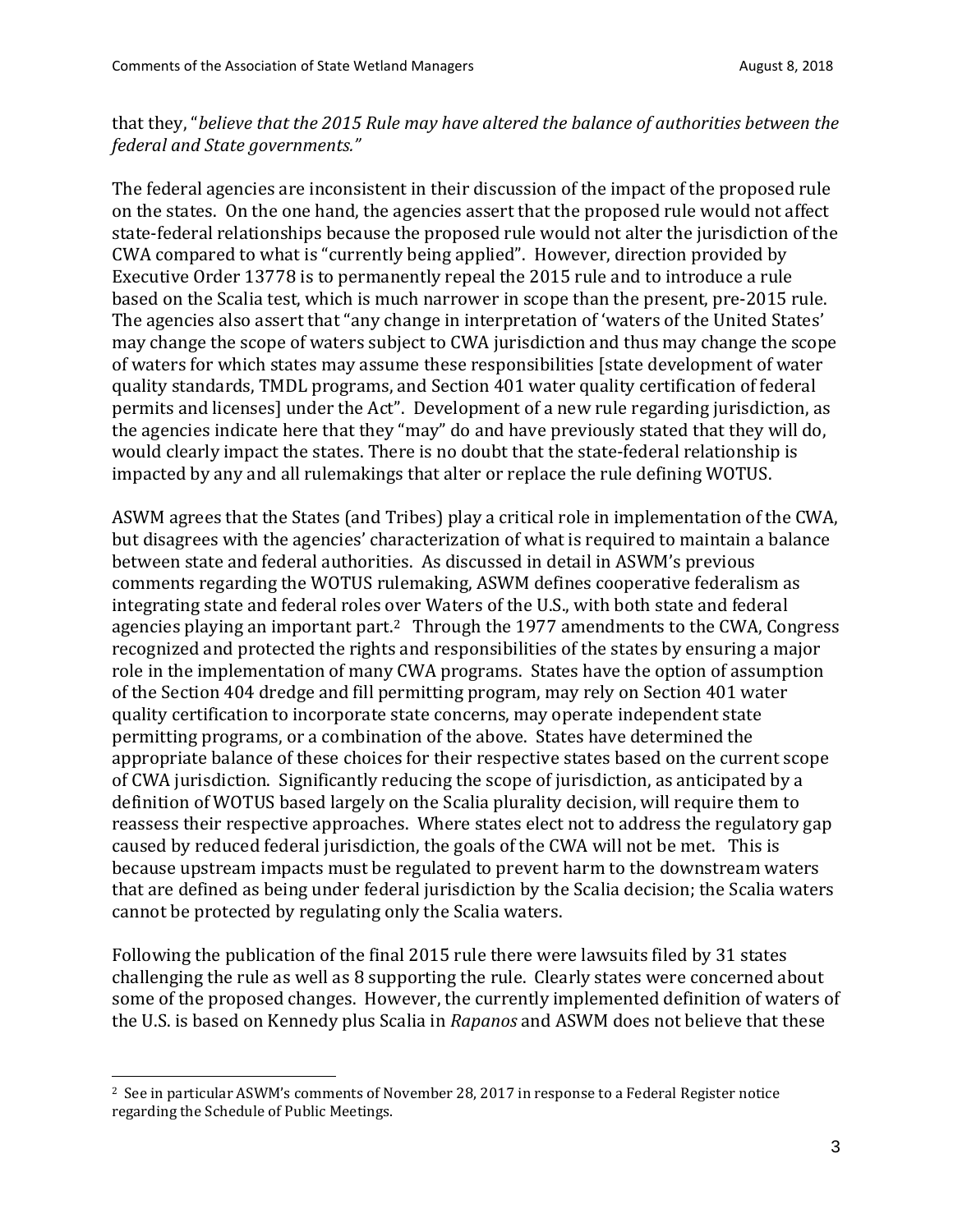lawsuits can be interpreted as reliably signaling future support for reducing CWA jurisdiction to a definition consistent only with the Scalia plurality decision in Rapanos.

Additional important insights can be gleaned from the state response to the January 10, 2003 "Advanced Notice of Proposed Rulemaking on the Definition of Waters of the U.S." published following the Supreme Court decision in *SWANCC* to gain public input on the potential for EPA and the Corps to revise the Waters of the U.S. rule to reduce federal jurisdiction. While much of the focus in recent years has been on the Supreme Court decision in *Rapanos*, the early *SWANCC* decision also reduced the scope of jurisdiction under the Clean Water Act. At least 42 states provided public comment. Forty states opposed reducing the scope of WOTUS and two states supported it. States opposing rulemaking consistently raised the following concerns:

- The cost of developing state controls to fill the new gaps in regulation would be burdensome and many states were already experiencing cuts in wetland protection staff.
- The proposed change in jurisdiction would have created the potential for significant disparities (and the associated lack of consistency) between state permitting programs across the country.
- The additional step of having to identify which waters were jurisdictional at the federal level and which at the state level would lead to a patchwork of definitions and controls, adding steps to the permitting process, creating confusion and making permitting more time-consuming.
- The consistent application of water resource protection across the country is important and reducing CWA jurisdiction would create complex and contradictory programs among the states.
- The CWA and its coordination of federal protections across the United States had achieved major gains over the last thirty years, from which states have benefitted through clean water and its associated economic and environmental benefits. Many states argued that the objectives of the CWA could not be effectively realized in the absence of the current federal jurisdiction.

ASWM believes that these concerns are still very relevant and likely to be raised formally by states in response to a proposed rule to significantly reduce the scope of Clean Water Act jurisdiction.

# *State Assumption of Section 404*

Any State may request authorization to administer its own permit program over dredge and fill activities in wetlands and other waters covered by Section 404 of the CWA in lieu of the Corps permit program, with approval of the EPA. While only two states have done so,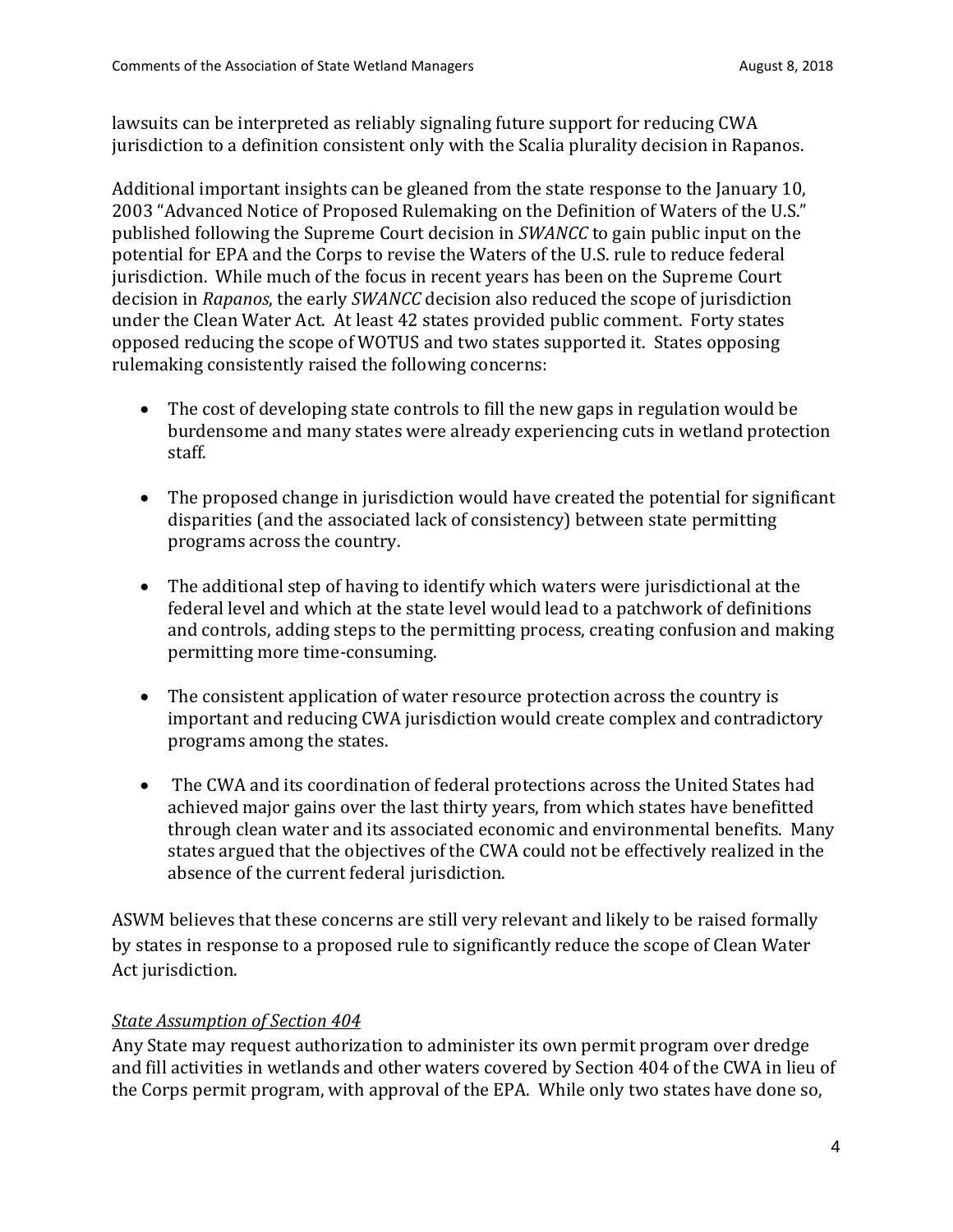this program allows states to assume primary responsibility over a major category of CWA regulations, with federal oversight and assistance, in most waters of the state. It is worth noting that the Corps must retain jurisdiction over traditional navigable waters to ensure protection of interstate navigational channels. If the scope of federal jurisdiction is rolled back, as described in Executive Order 13778, then the federal role is reduced, while the state would have the increased responsibility for protection of other public waters.

It is also worth noting that Congress clearly divided state and federal responsibilities during the development of the 1977 amendments, as noted in the Legislative History of the CWA. As referenced in the Supplemental Notice at footnote 11, the legislative history is discussed in the *Final Report of the Assumable Waters Subcommittee [under NACEPT]* (May 2017)*.* This report includes a discussion of the division of state and federal responsibility under a state assumed Section program, based on the language of 1975 Corps regulations which established phases for implementation of the Section 404 Program, as follows:

*Phase I:* [effective immediately] discharges of dredged material or of fill material into coastal waters and coastal wetlands contiguous or adjacent thereto or into inland navigable waters of the United States and freshwater wetlands contiguous or adjacent thereto are subject to … regulation.

*Phase II:* [effective July 1, 1976] discharges of dredged material or of fill material into primary tributaries, freshwater wetlands contiguous or adjacent to primary tributaries, and lakes are subject to … regulation.

*Phase III:* [effective after July 1, 1977] discharges of dredged material or of fill material into any navigable water [including intrastate lakes, rivers and streams landward to their ordinary high water mark and up to the headwaters that are used in interstate commerce] are subject to … regulation.

All waters defined in these three phases are subject to federal jurisdiction. Congress further specified that in the event of state assumption of the Section 404 program, regulation of Phase I waters would be retained by the Corps, but that States would assume responsibility for Phase II and Phase III waters. If Phase II and III waters were not under federal jurisdiction, then a state would not have anything to assume, and thus would not play a role in this component of the CWA.

It is also worth noting here that Phase II and III waters include freshwater tributaries, freshwater wetlands contiguous *or* adjacent to primary tributaries, lakes, and any navigable water including intrastate lakes, rivers, and streams landward to their ordinary high-water mark and up to headwaters that are used in interstate commerce.

# *The role of states that do not assume Section 404 authority*

Those states who do not assume authority under CWA Section 404 retain other avenues to assert their regulatory concerns.3 They may develop state water quality standards over all waters over which the federal government has jurisdiction; and, they may review any federal regulatory action under CWA Section 401 by issuing, denying, or conditioning state

 $\overline{a}$ <sup>3</sup> States may, of course, also implement many other CWA programs, which have similar concerns.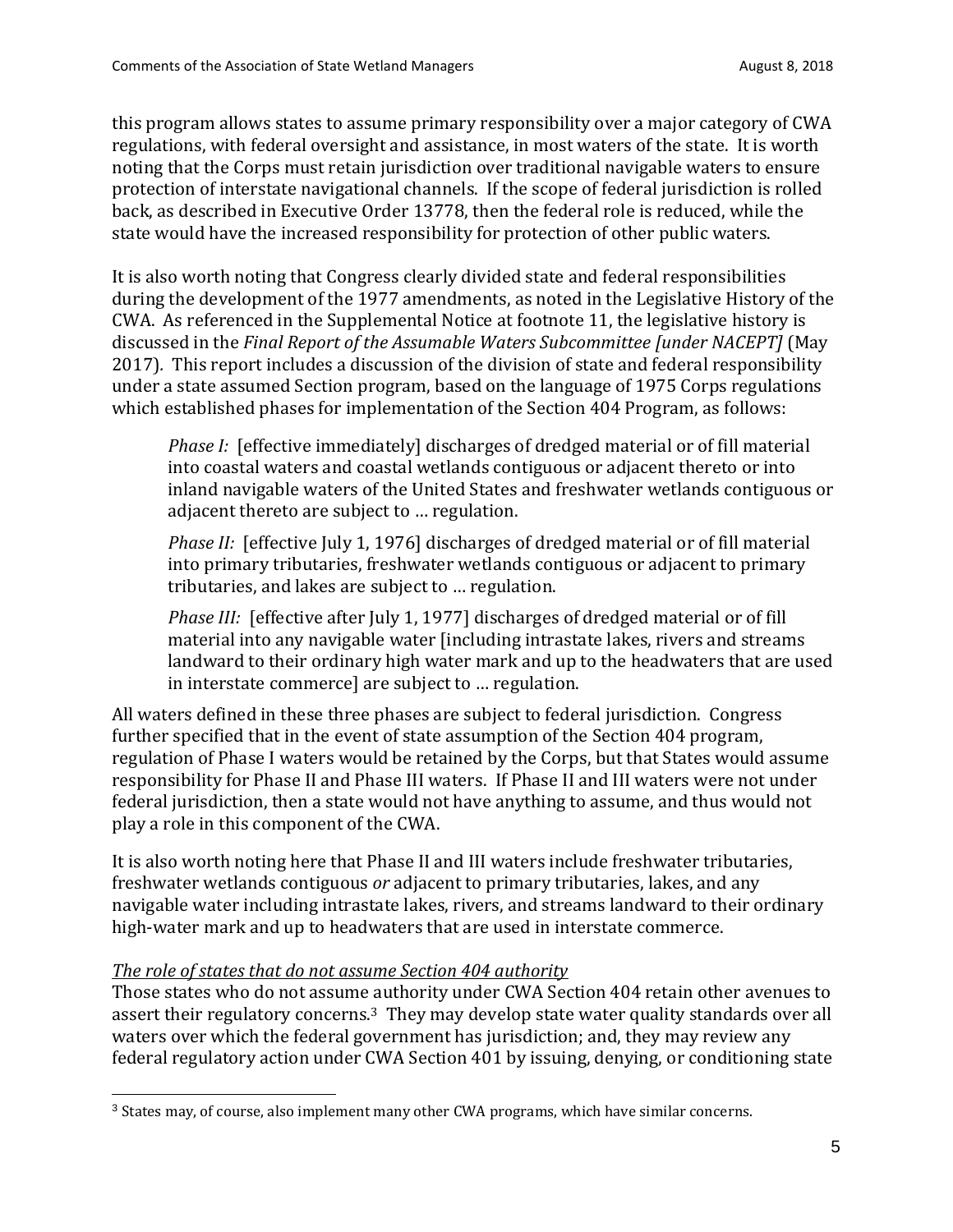water quality certification. In pertinent waters, a state may also carry out a Coastal Zone Management Act consistency review, and object to federal actions that are inconsistent with state regulations and programs.

Should the federal agencies roll back federal jurisdiction over waters, then these avenues to coordinate with the federal agencies are closed. The development of state-only programs to replace federal programs may be a very significant logistic and economic burden for states. Currently only 24 states have independent authority to issued dredge and fill permits for some portion of the aquatic resources in their respective states. The remaining 27 rely primarily on Section 401 certification of federal Section 404 permits.

*The critical role of the federal agencies in protecting neighboring and downstream states.* In the division of responsibilities under the CWA, the federal agencies play a critical role that cannot be assumed by the states – that of protecting waters that impact more than one state and which cannot be controlled by states beyond their own boundaries. A state has little recourse in controlling pollution or the physical alteration of waters within other states that ultimately have serious consequences in downstream states, or in states that border large aquatic systems such as the Great Lakes, Chesapeake Bay, or the Mississippi River. Should the federal agencies roll back jurisdiction, states will potentially be subject to individual and cumulative impacts resulting from the action of upstream states that result in increased flooding, drought exacerbated by upstream withdrawal of water, or contamination and public health impacts where federal authority is reduced due to a reduction in CWA jurisdiction.

### **THE SCIENTIFIC BASIS FOR REGULATIONS**

The Supplemental Notice states that the agencies "believe that they previously placed too much emphasis on the Connectivity Report when setting jurisdictional lines in the 2015 Rule". However, the basis for this statement appears to be missing. The Supplemental Notice provides no documentation of errors in the Connectivity Report, other than highlighting the scientific limitations already documented and explained in the report itself. Rather than citing specific issues in the report, the Supplemental Notice discusses comparisons among Justice Kennedy's decision in *Rapanos*, statements by the Scientific Advisory Board, existing Corps regulations, and the 2015 Rule to support concerns regarding scientific inconsistency.

For example, the Supplemental Notice quotes the agencies in issuance of the 2015 Rule as stating that "science does not provide a precise point along the continuum at which waters provide only speculative or insubstantial function to downstream waters." This statement is fully consistent with the Connectivity Report, which simply explains, in detail, 1) what connections exist among waters, 2) the factors that impact the strength of those connections, and 3) indicators of connections. In fact, this quotation essentially supports the reliability of the Connectivity Report, which acknowledges the limitations of the science. Moreover, this statement in the Connectively report articulates the difficulty of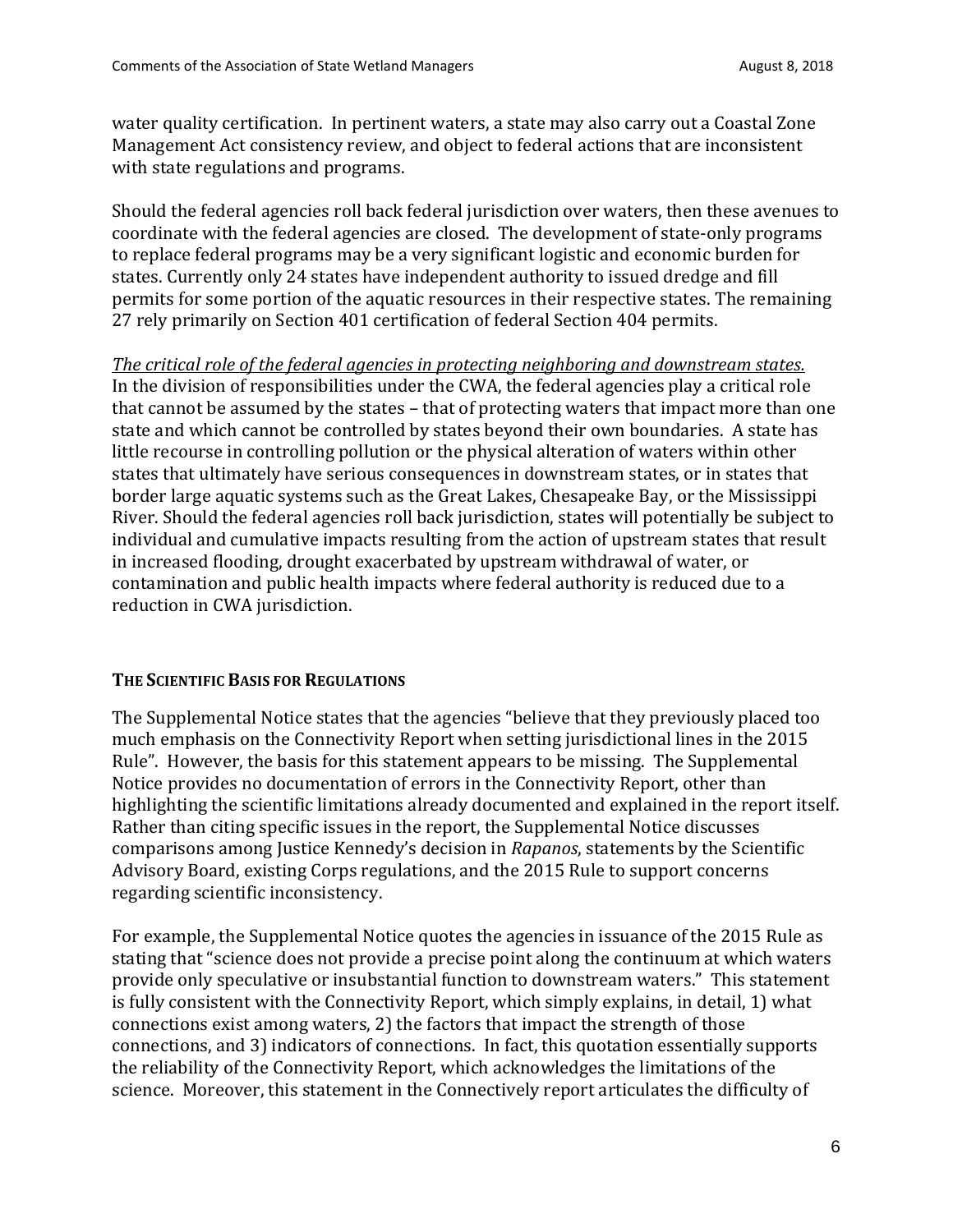applying a simple "bright line" definition for all Waters of the U.S. on a nationwide basis and supports the need for case by case evaluation of potential impacts.

The Supplemental Notice is critical of the methods used by the Corps of Engineers to estimate the overall percent change in jurisdiction between the 2015 Rule and regulations that were previously in place. In evaluating the 2015 Rule, the Corps estimated a modest increase of between 2.84 and 4.65 percent in positive jurisdictional determinations under the 2015 Rule – taking into account the potential change in jurisdiction over all waters – that is, rivers and streams, wetlands, and all other waters. The Supplemental Notice disputes this statement, preferring to look only at the category of "other waters" that were considered *non-jurisdictional* under the post-Rapanos guidance, and that would become jurisdictional under the 2015 Rule (primarily as a result of their position in the floodplain) – a higher number. By selectively attacking a subset of the data as over-estimating the expected increase in jurisdiction, the Notice artificially inflates the perceived problem. This is akin to estimating the change in sales of all agricultural products by looking at only an increase in the sale of avocados.

In only a single example of clear misrepresentation of Supreme Court decisions, the Supplemental Notice quotes from the Kennedy opinion in *Rapanos* in which Justice Kennedy indicates that existence of an ordinary high-water mark may provide a reasonable measure of the significant nexus between *a minor tributary and a navigable water*. Kennedy goes on to say that these physical characteristics may not be suitable to determine whether *adjacent wetlands* also play an important role in the aquatic system. However, the Supplemental Notice misinterprets these two statements to criticize the 2015 Rule for using the presence of a bed and banks to help define a *tributary,* implying an inconsistency with the Kennedy decision – when actually the Kennedy decision supported using the presence of a bed and bank as criteria for confirming a significant nexus to navigable waters. (In his opinion, Kennedy goes on to suggest that a case by case evaluation of significant nexus with navigable waters must be used to determine jurisdiction over *wetlands adjacent to tributaries*. This approach is also consistent with the 2015 Rule.)

In short, the agencies' expressed concern with the Connectivity Report offers no concrete finding of fault with the report itself, but rather focuses on misinterpretations of legal decisions, and statistically faulty criticisms of estimates of the change in jurisdiction under the 2015 Rule to attack the scientific basis of the 2015 Rule. Rather, the scientific analysis undertaken in production of the Connectivity Report was very extensive, thorough, and well documented.

## **ADDRESSING REGULATORY UNCERTAINTY**

ASWM agrees with the importance of maximizing regulatory certainty and predictability. In addition, we recognize that litigation regarding the 2015 Rule has made the scope of federal jurisdiction under the CWA less predictable – particularly since no final decisions in that litigation have been reached. However, we cannot agree that regulatory uncertainty is entirely the result of the 2015 Rule, or that certainty will be gained by a (likely temporary)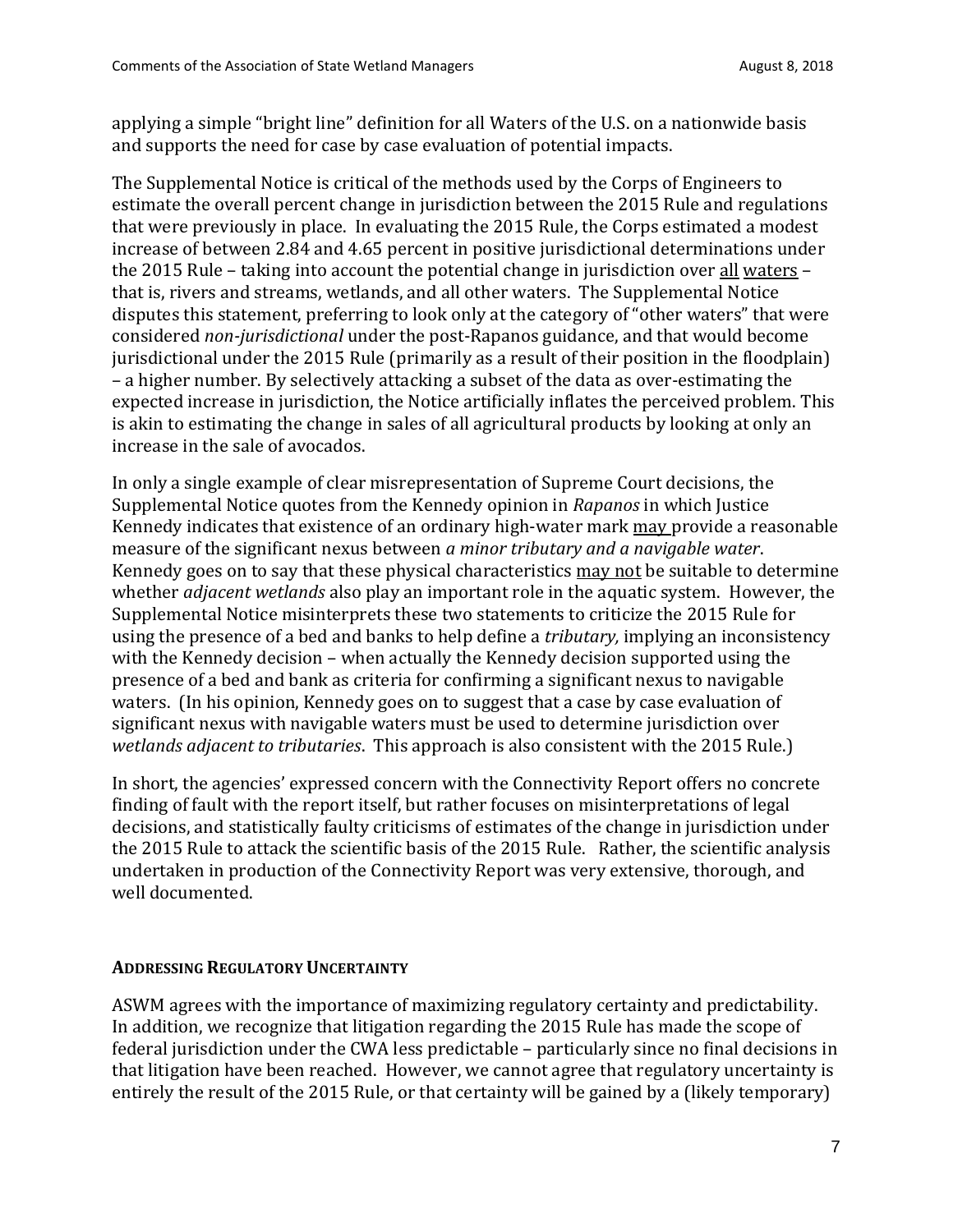return to the 1986 Rule together with post-*Rapanos* guidance. The experience of the public and multiple agencies has been that the 1986 rule provided greater regulatory certainty than guidance issued following the Supreme Court decisions in *SWANCC* and *Rapanos.*  However, the old 1986 rule together with the post-*Rapanos* guidance has resulted both in a reduction of overall CWA jurisdiction and increased costs for program applicants and regulatory agencies when applying the Rapanos guidance to determine jurisdiction.

While the Supplemental Notice states that, "the agencies have been implementing the pre-2015 regulations (hereinafter referred to as the '1986 regulations') almost uninterruptedly since 1986", this statement is simply untrue. The CWA regulatory definition of WOTUS was – in spite of a number of challenges - relatively stable and consistent until 2001. However, since that time public understanding, certainty, predictability, and stability of the definition of WOTUS has been changing. Initially, this was a result of decisions of the Supreme Court, and later by difficulty in consistently interpreting those decisions - by various federal agencies, the public, and the courts. The federal agencies issued guidance (the post-*Rapanos* guidance) in an attempt to improve this situation, but the result failed to fully clarify the scope of WOTUS. The 2015 Rule was developed as a result of requests to further clarify the scope of CWA jurisdiction.

In addition, we believe the 2015 Rule was developed to provide greater certainty than the pre-existing regulations by building on numerous federal court decisions that have agreed that either the Kennedy or the Scalia opinion in *Rapanos* could be used to define jurisdiction. Moreover, a sound scientific foundation for the 2015 rule was provided by the extensive compilation of information from peer-reviewed science that resulted in the Connectivity Report.

We are concerned that increased uncertainty regarding the scope of CWA jurisdiction has arisen from the actions regarding the long-term intention of the federal agencies over the past 18 months. The Executive Order signed February 28, 2017 required the federal agencies to evaluate the 2015 rule to determine *whether it should be revised or rescinded*; and, in defining "navigable waters" to *consider* [emphasis added] whether it should be defined in a manner consistent with the opinion of Justice Antonin Scalia in *Rapanos*. The agencies elected not to pursue revisions to the 2015 Rule building on the work already completed, and we are concerned that the reasons provided for electing to rescind the 2015 rule in this supplemental may not establish a strong foundation for current and future rulemaking concerning WOTUS.

## **LEGAL AUTHORITY FOR 2015 RULE**

The federal agencies that promulgated the 2015 Rule question in this notice whether there was adequate legal authority to support that rule. They support this position in part by citing ongoing litigation challenging the 2015 Rule, and in part by proposing a new and different federal interpretation of the *Rapanos* decision. ASWM believes that the agencies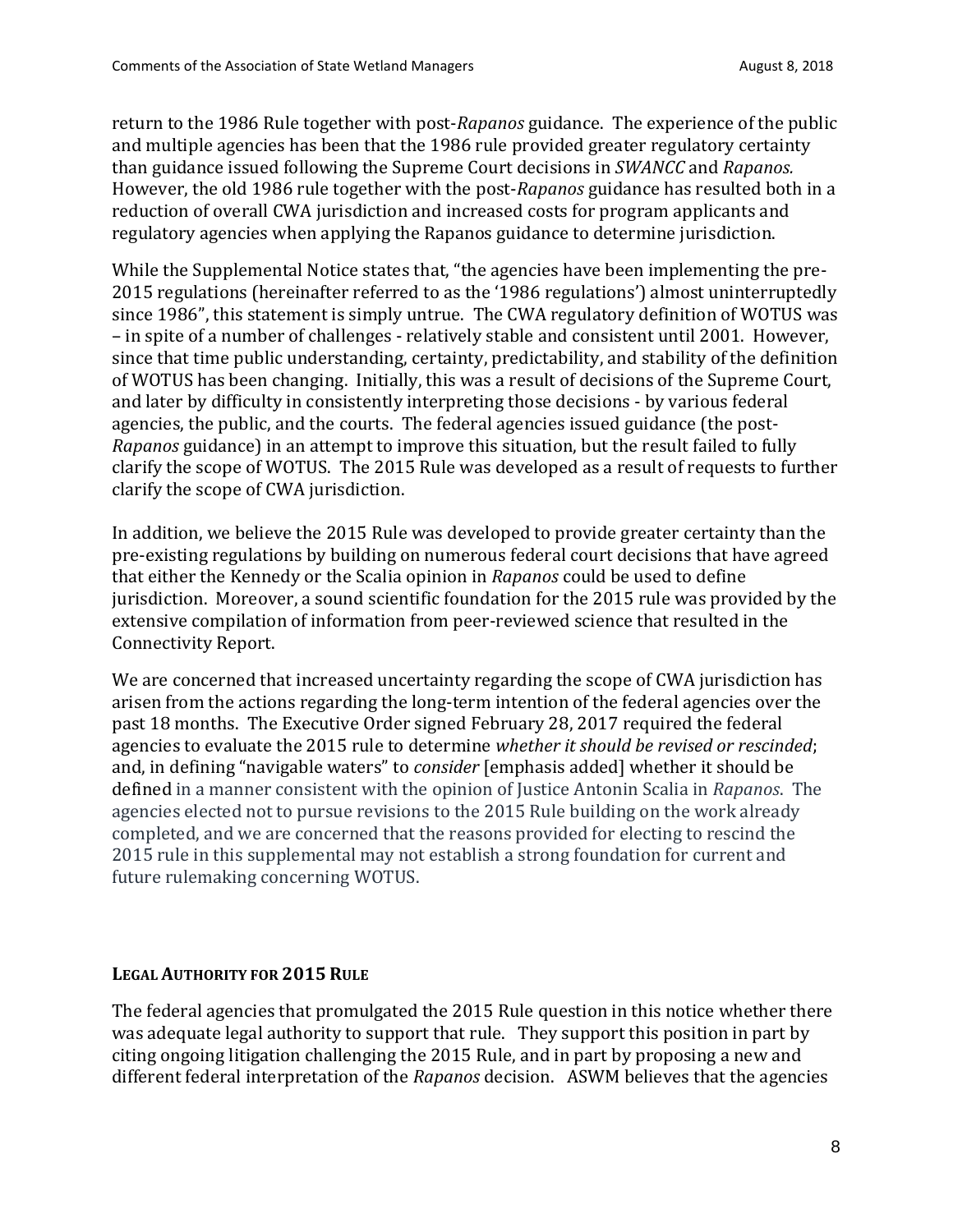should reconsider this position, particularly as it relates to rulemaking underway to reduce Clean Water Act jurisdiction, for the following reasons:

• The interpretation of the federal agencies in the Supplemental Notice of the 2006 Supreme Court decision in Rapanos, and the Kennedy opinion in particular, is in direct conflict with over a decade of legal briefs on the WOTUS issue filed in federal courts by the United States.

The interpretation of the Kennedy opinion in the Notice is clearly erroneous on its face in regard to some points, and in the matter of jurisdiction over tributaries based on the presence of banks and a bed, cited above.

- No court to date has interpreted the *Rapanos* decision in a manner that is consistent with the proposal to develop a rule based only on the Scalia plurality decision.
- The case law regarding the 2015 Rule cited in the Supplemental Notice rests entirely on requests for preliminary injunction against implementation of the 2015 Rule; in no instance of which we are aware has a court yet even been briefed on the merits of the case.
- In response to the 2003 Advanced Notice of Proposed Rulemaking, the state comments provided strong support for retaining the (then) current scope of Clean Water Act jurisdiction.

### **SUMMARY OF ASWM POSITIONS**

The Supplemental Notice raised a myriad of questions regarding jurisdiction over WOTUS, not all of which can be answered directly here. However, we urge the federal agencies to consider the concerns of ASWM and its member states regarding the following.

- ASWM believes that there is not sufficient basis provided for repeal of the 2015 Clean Water Rule. The 2015 rule has a sound legal basis, and a sound scientific basis, and the potential, with further clarification, to contribute to achievement of the basic goals of the Clean Water Act.
- ASWM requests that the federal agencies recognize the very significant impact that the repeal of the 2015 Rule and replacement with a new Scalia-based rule would have on the states. The changes proposed by the federal agencies would transfer a great deal of responsibility to the states, as a result of narrowing CWA jurisdiction based on Scalia plurality decision. The proposed actions would also limit the role of the federal government in protecting states from the contamination or alteration of water based on the actions of upstream states.
- ASWM believes that the actions of the federal agencies are having the unintended consequence of reducing public understanding of CWA requirements, and creating